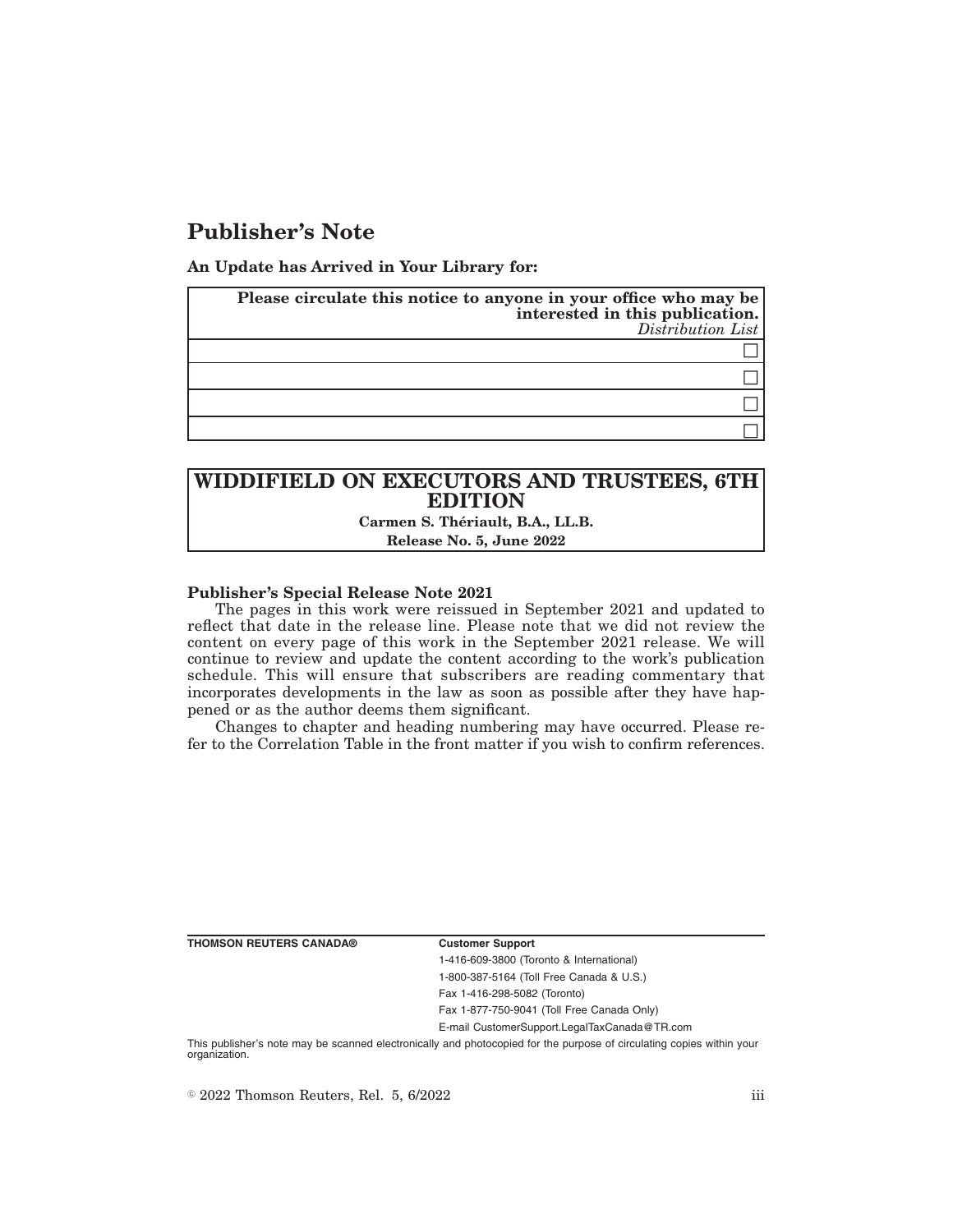This seminal work of Canadian legal literature is reviewed and updated by a team of authors drawn from the front ranks of the profession from across Canada. In keeping with the original, the sixth edition of Widdifield on Executors and Trustees offers a comprehensive exposition of the law relating to the exercise of the duties and prerogatives of executors and trustees in Canadian estates and trusts law.

### **What's New in This Update:**

This release contains amendments and updates to the commentary in Chapter 2 (Assets); Chapter 3 (Claims Against the Estate for Debts); Chapter 4 (Expenses and Legal Costs); Chapter 5 (Bequests and Beneficiaries); Chapter 15 (Resignation, Removal and Appointment of Estate Trustees) and the Words and Phrases.

### **Highlights of This Release, Include:**

**Removal of trustee — Assets involving Precious Art — Lack of Specialized Knowledge —** This case involved an application revolving around the authentication, evaluation, and sale of the so-called Sanders Portrait, a portrait purportedly of William Shakespeare painted during his lifetime. A 2016 appraisal of the portrait gave it a value of USD \$50,000,000. This valuation assumed that a buyer would be persuaded that the portrait does, in fact, depict Shakespeare. If the portrait was simply a 400-year-old painting, it was worth a fraction of this amount. The portrait was owned by the estate of the deceased and it was its primary asset. The respondent was the sole trustee of the estate. He was the alternate trustee named in the will of the deceased. The applicant sought to replace the respondent as the estate trustee alleging that the respondent was not qualified to realize the portrait's value or otherwise administer the estate, and asserting that he, the applicant, was uniquely qualified to do so. The court refused to remove the trustee. The court noted a good deal of the applicant's argument focused on why he would be a better choice as estate trustee but its task was not to decide this. The testator's choice of trustee was presumptively good unless compelling evidence led the court to conclude that allowing the estate trustee to continue in this role endangered the estate. This had to be determined before the court would consider appointing the applicant to replace the respondent. With regard to whether the estate trustee lacked the knowledge required to administer the estate, the court acknowledged that this was really the heart of this application. The court found that this argument was founded on some fundamental misapprehensions about the role of an estate trustee in general and the role of the trustee of this particular estate. The court stated that an estate trustee is not required to have subject-matter expertise about the estate's assets, experience in administering estates, or any particular training or education. To the extent that a trustee lacks knowledge or expertise in an area relevant to their administration of the estate, they could retain appropriate experts. What was important was that the testator had confidence that the individual appointed would carry out the wishes expressed in their will. Moreover, the court held that even though the sale of the Sanders Portrait was critical to the administration of this estate, arranging for that sale was only a part of what the estate trustee needed to do in this case. Administering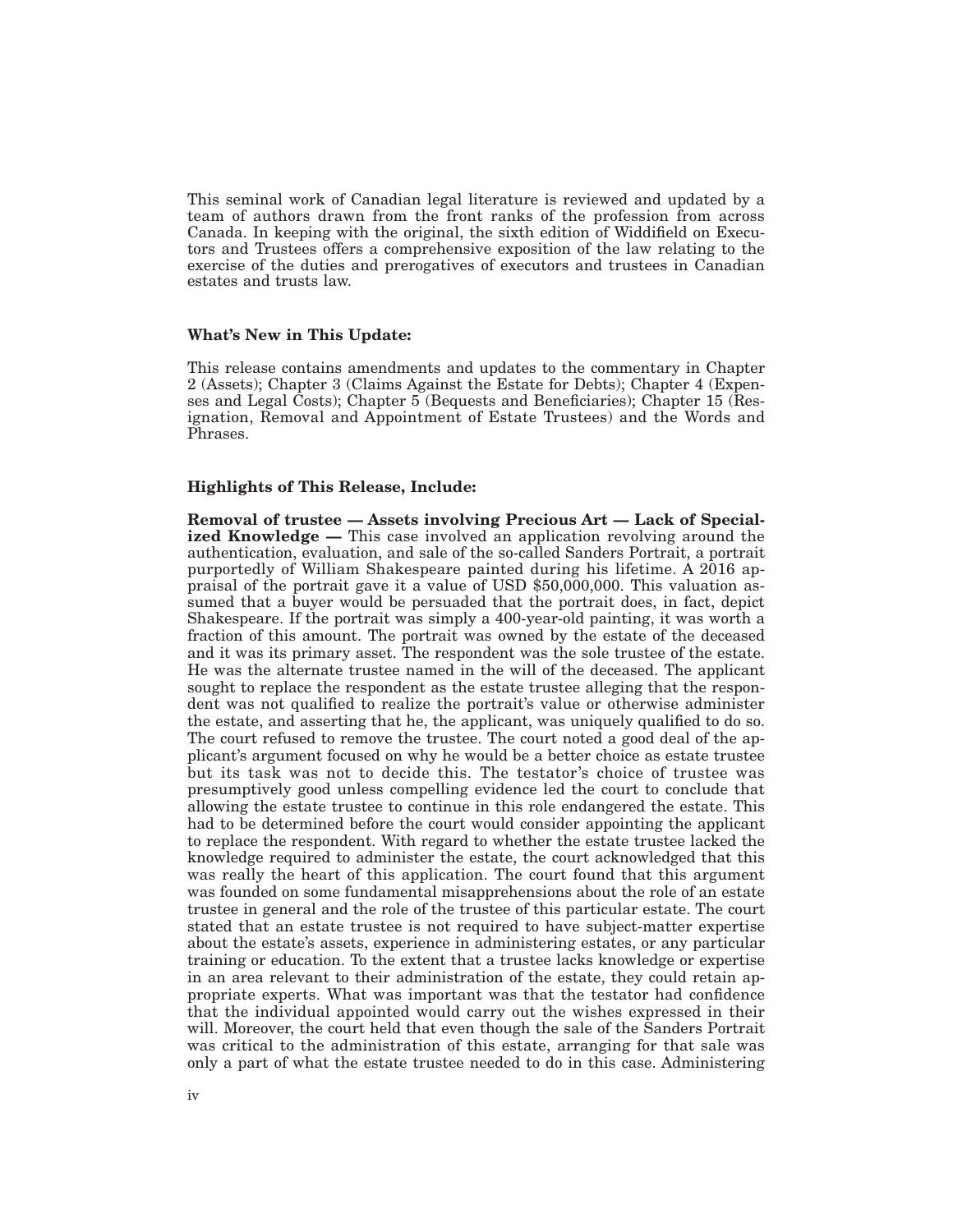the estate involved complex legal, accounting, insurance, and tax issues. The court doubted whether there was a single person alive capable of handling all the facets of the administration of this particular estate without calling on outside experts. The question instead was whether, based on the respondent's performance to date, there was compelling evidence that he had demonstrated such misjudgment or incompetence that the court had no choice but to remove him in order to protect the estate. Assessing the facts, the court found this to not be so: *Meuse v. Taylor*, 2022 ONSC 1436, 2022 CarswellOnt 2664 (Ont. S.C.J.).

**Mutual Wills — Mutual Wills Agreement — Evidence — Burden of Proof —** The Ontario Court of Appeal discussed the burden of proof to be applied in determining the existence of a mutual will agreement (MWA). In this case, the trial judge had refused to find a mutual will agreement on the facts. The trial court had stated that a MWA will not be found to exist when the evidence is more consistent with some loose understanding or moral obligation rather than a binding, enforceable agreement. The agreement may be proven either from the words of the will itself or from extrinsic evidence. The extrinsic evidence does not necessarily have to come from documents, and it may be hearsay testimony from interested parties, but mere assertions from which inferences should be drawn are not acceptable as reliable evidence to prove the existence of a MWA. The burden of proof rests with the party alleging the existence of a MWA and this is "heavy" in that there must be clear evidence of a mutual will agreement. The requirement of proof by "clear and cogent evidence" was a function of the importance of testamentary autonomy and the tension between that important value and a MWA which encroaches upon it. On appeal the applicant argued that the trial judge improperly elevated the burden of proof required to establish a mutual wills agreement to something more than a balance of probabilities. The Court of Appeal did not agree. It stated that the only civil standard of proof is proof on a balance of probabilities. In all cases, the evidence adduced to meet this standard must be ''sufficiently clear, convincing and cogent'' to persuade the trier of fact of the merits of the claim on a balance of probabilities. The "quality" of the evidence required to meet the standard will vary according to the nature of the claim and the evidence capable of being adduced. The court went on to consider some examples, including the discussion in *Canada (Attorney General) v. Fairmont Hotels Inc.*, 2016 SCC 56, 2016 S.C.R. 720 (S.C.C.) in which the Supreme Court of Canada held that the quality of the evidence to be adduced by a party seeking rectification is such that it must displace an instrument to which the party had previously subscribed. Cogent and convincing evidence will be needed to ''counteract the inherent probability that the written instrument truly represents the parties' intention because it is a document signed by the parties'': *Fairmont Hotels Inc.*, at para. 36. The court noted that the trial judge had reasoned that a mutual wills agreement must be proven by clear, cogent, and compelling evidence in part because a mutual will agreement interferes with the testamentary freedom of a testator, and testamentary freedom is very important. It observed that the Supreme Court had explicitly rejected the notion that a civil claim must be scrutinized with greater care when it has onerous consequences to one side. Accordingly, there was no principle that a mutual wills agreement demands a higher standard of proof due to its nature. *Fairmont Hotels Inc.*, in the court's view, should not be read to mean that a higher quality of evidence is required to prove a claim merely because of the claim's importance or because of its importance to a value such as ''testamentary freedom.'' Nor, in its view, was this the basis for the trial judge's decision, rather her decision rested on the principle that a

 $\degree$  2022 Thomson Reuters, Rel. 5, 6/2022 v